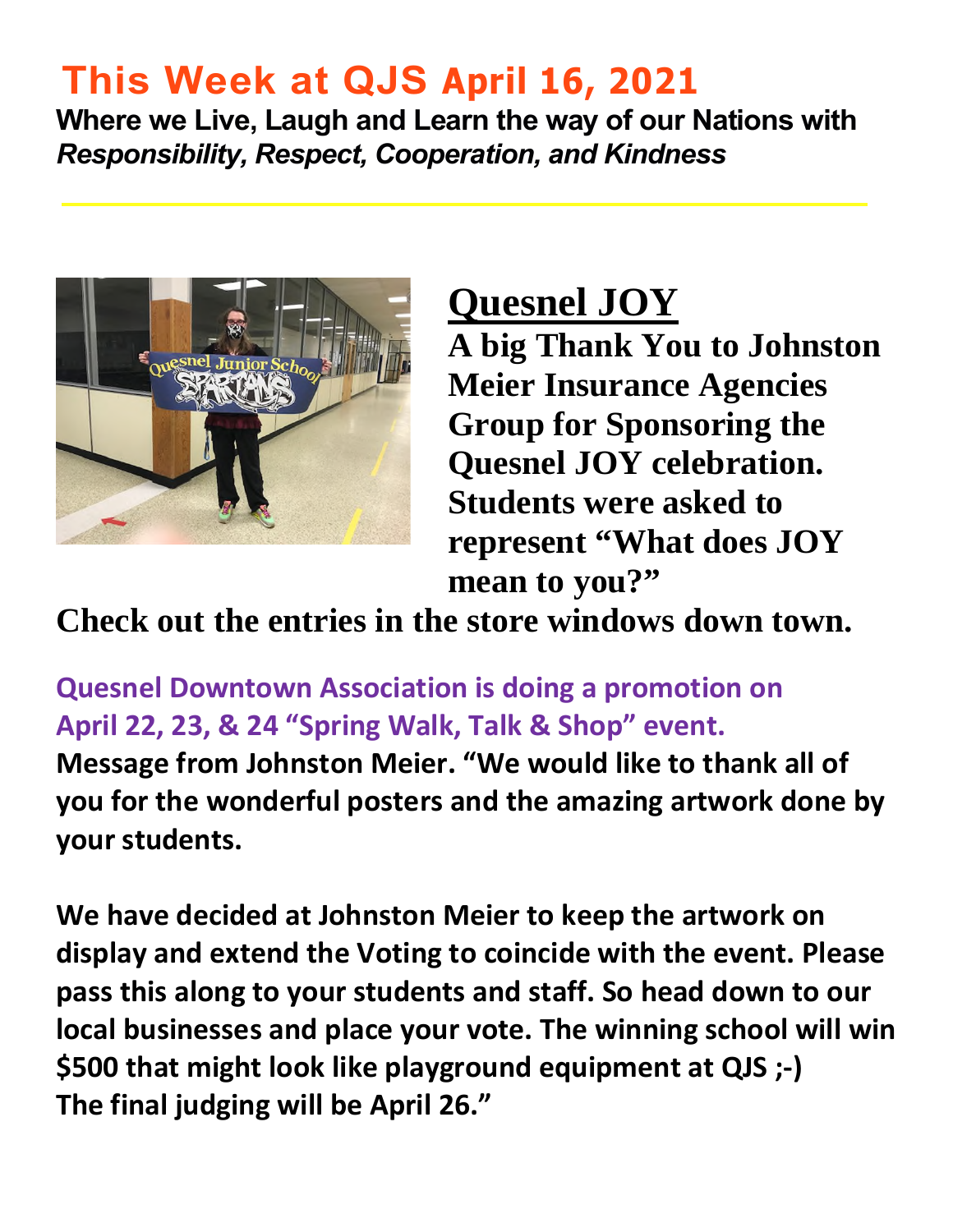# **PAC UPDATE Next Virtual meeting – Wednesday, April 28**

#### **Executive.**

Melissa Pollock – President Vacant – Kelly Olsen Tania Fuccenecco – Treasurer Nancy Lilienweiss – Secretary



**Thanks to everyone who supported our PAC Purdy's Chocolates Easter Fundraiser. We raised over \$400.00.** 

# **Community Service – a Pillar of our School SPRING CLEAN UP – Thanks POD 1**

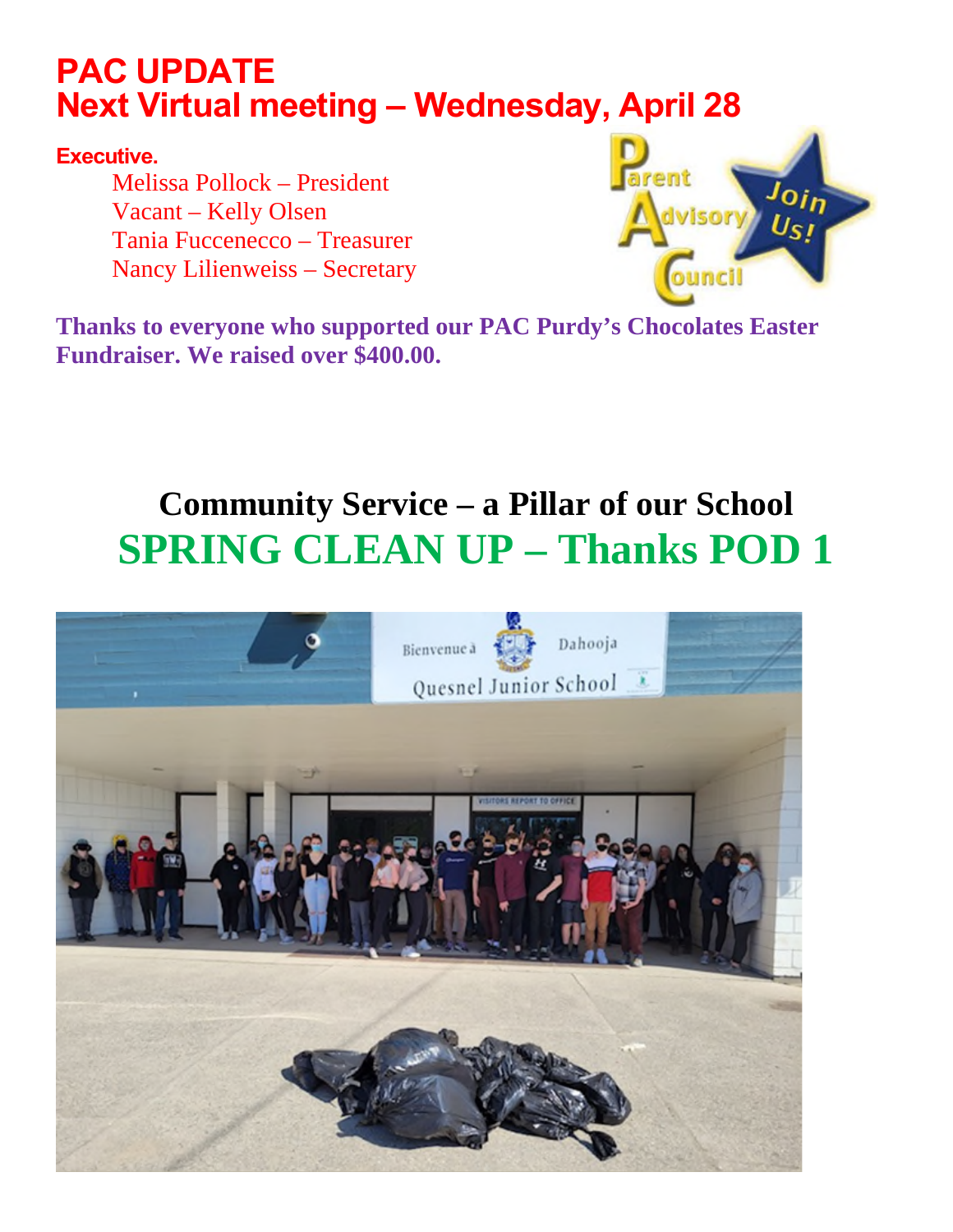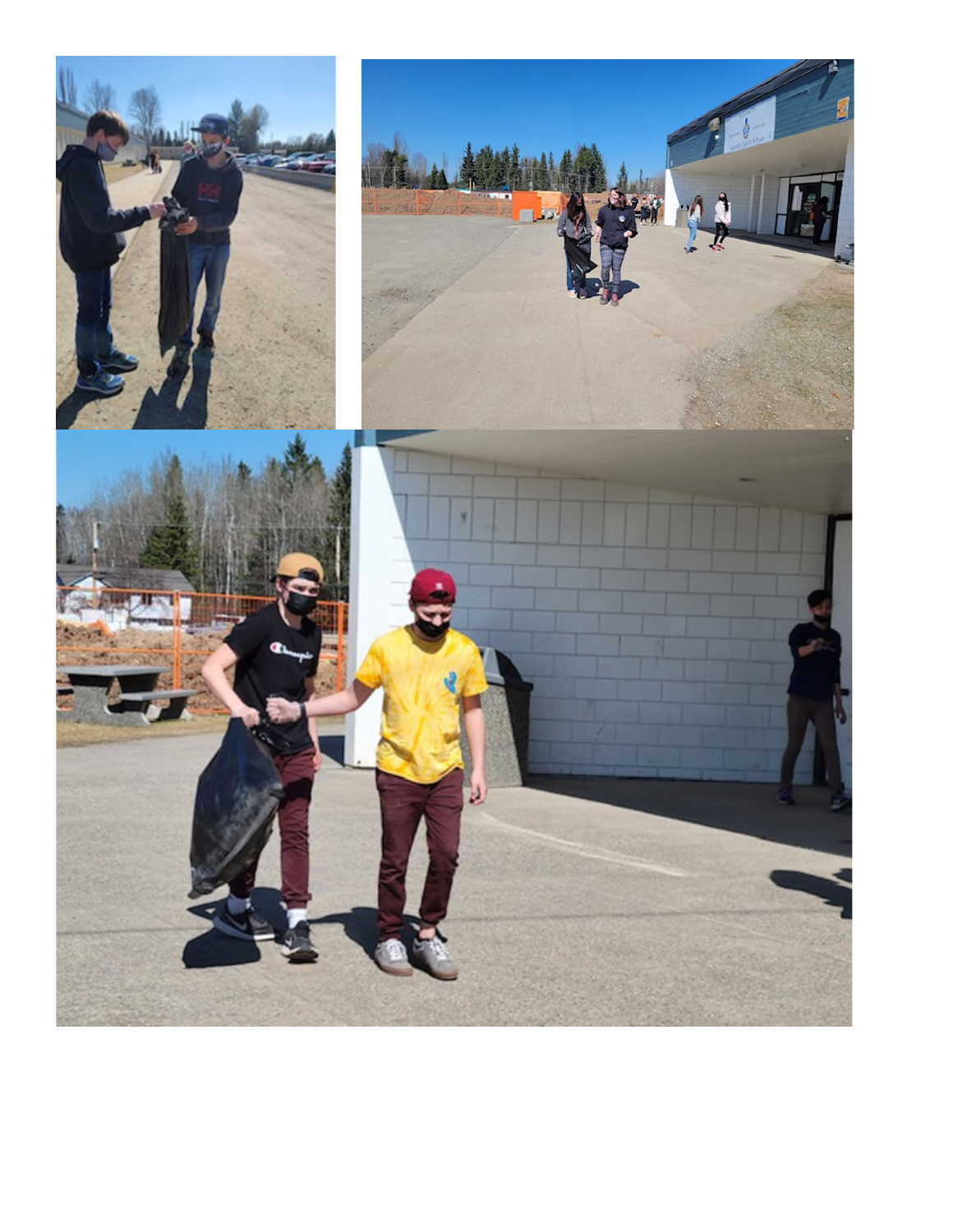



Nuts & Scents Free School



**For some it is allergy season, if you have seasonal allergies you will be aware of predictable symptoms when you do the Daily Health Check; your child is able to come to school.** 

# **Academic Connections: English Language Arts 9 Deeper Understanding through Doing**

**Novel Studies help us understand the world through the eyes of others; connecting with meaning and characters help us learn, about others and ourselves.** 

**Summary Activity ~ Creating Dream Catchers** 

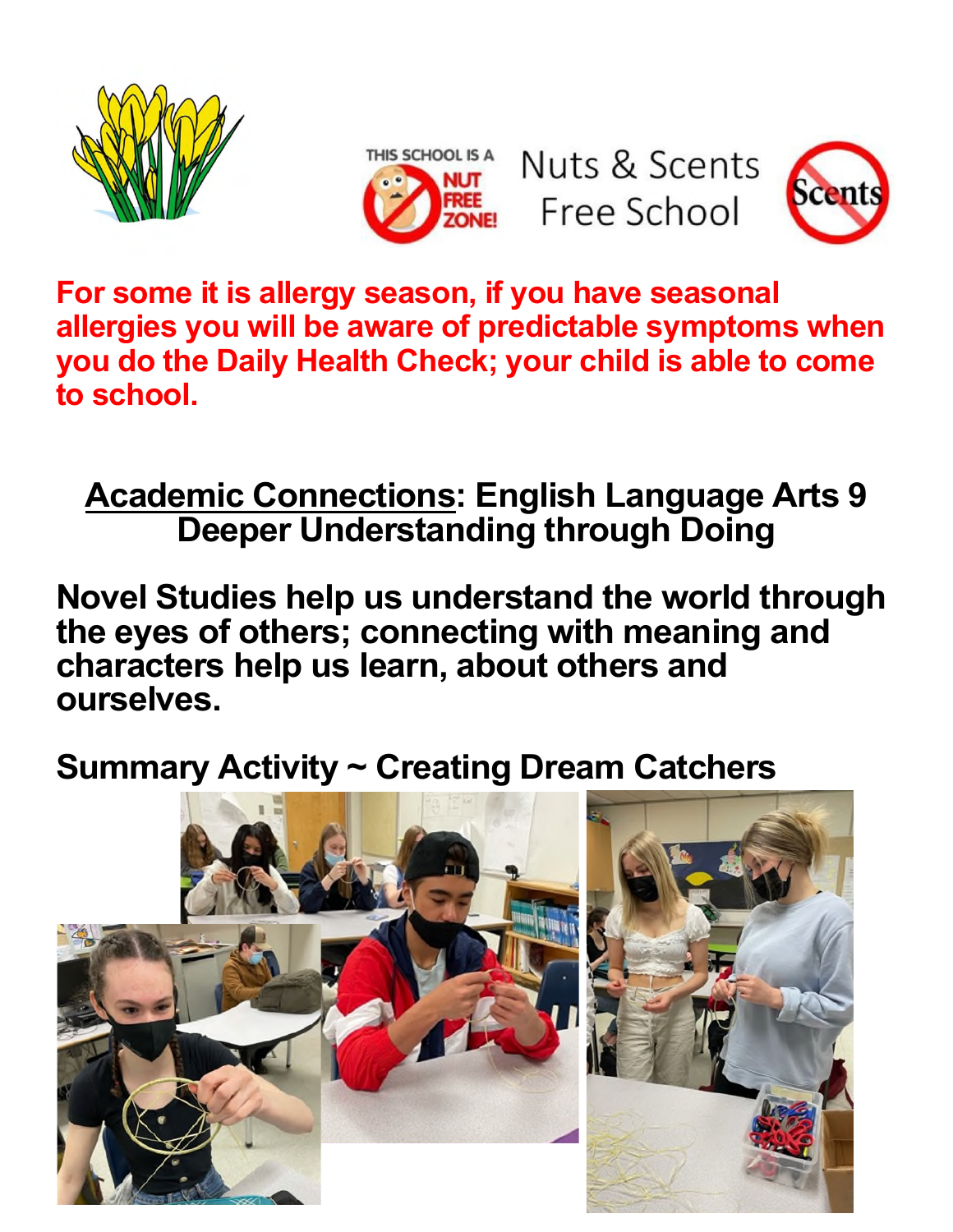

**Revised mask wearing safety protocols in B.C. Schools:** 

**Students and staff are now required to wear their masks indoors and on school buses, both within and outside of their learning groups (or cohorts). We recognize this is one more adjustment to make. We have families who appreciate those who wear masks consistently and properly; they have loved ones at home with impaired immune systems and send their children to school trusting that we do everything we can to maintain safe practices. Please encourage your child to work with staff in adhering to safety protocols.** 

**Students are expected to be outside whenever possible, thus limiting the contact time with out-of-cohort peers in the confines of the building.** 

**We will continue to do our part to keep your children and our staff safe. Please help us by having conversations with your child to help them understand and appreciate the positive benefits when we all work together to protect each other.** 

**Quesnel Junior School Construction Update: Take a fly over with the new video from Jen-Col and Station One Architects: <https://www.youtube.com/watch?v=JQLcTiB3jno&t=29s>**



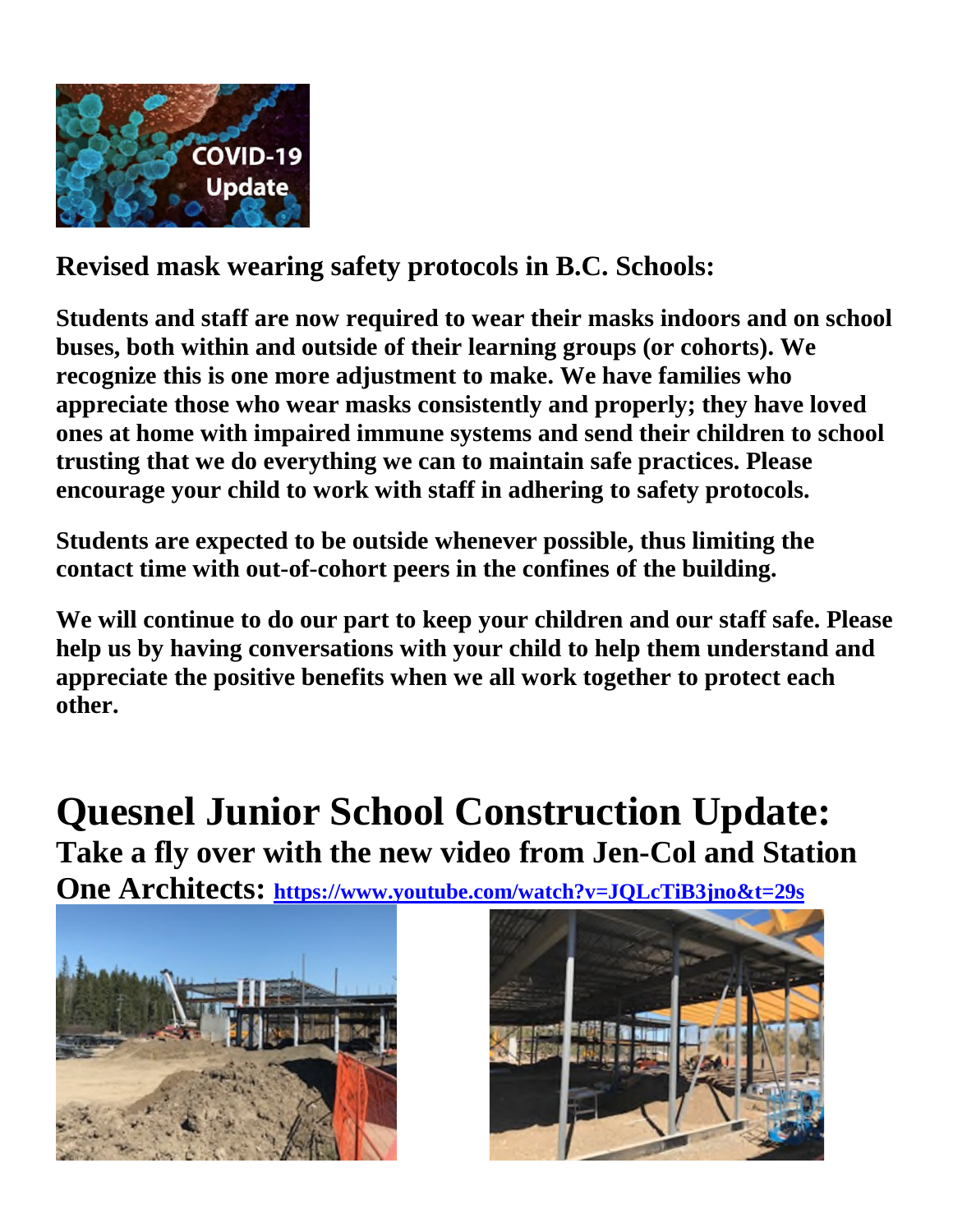

# **Parking Options:**

**If the parking lot is too busy for your family, you might consider parking at Maple Park Mall and having your child walk to the crosswalk at the corner of Maple Drive and Mountain Ash.** 

**There have been some close calls in the Maple Close cul-de-sac. Please be aware and courteous of our neighbors and their property as you pick up and drop off your children.** 

**When dropping off or picking up, please drive to the North end of the parking lot. Stopping at the south end causes traffic to back up on the road with dangerous consequences.** 

# **French Immersion Week Celebrated in District Schools**

**Even staying apart, with technology we can be together; classes at different schools playing games and sharing French language and culture together** 



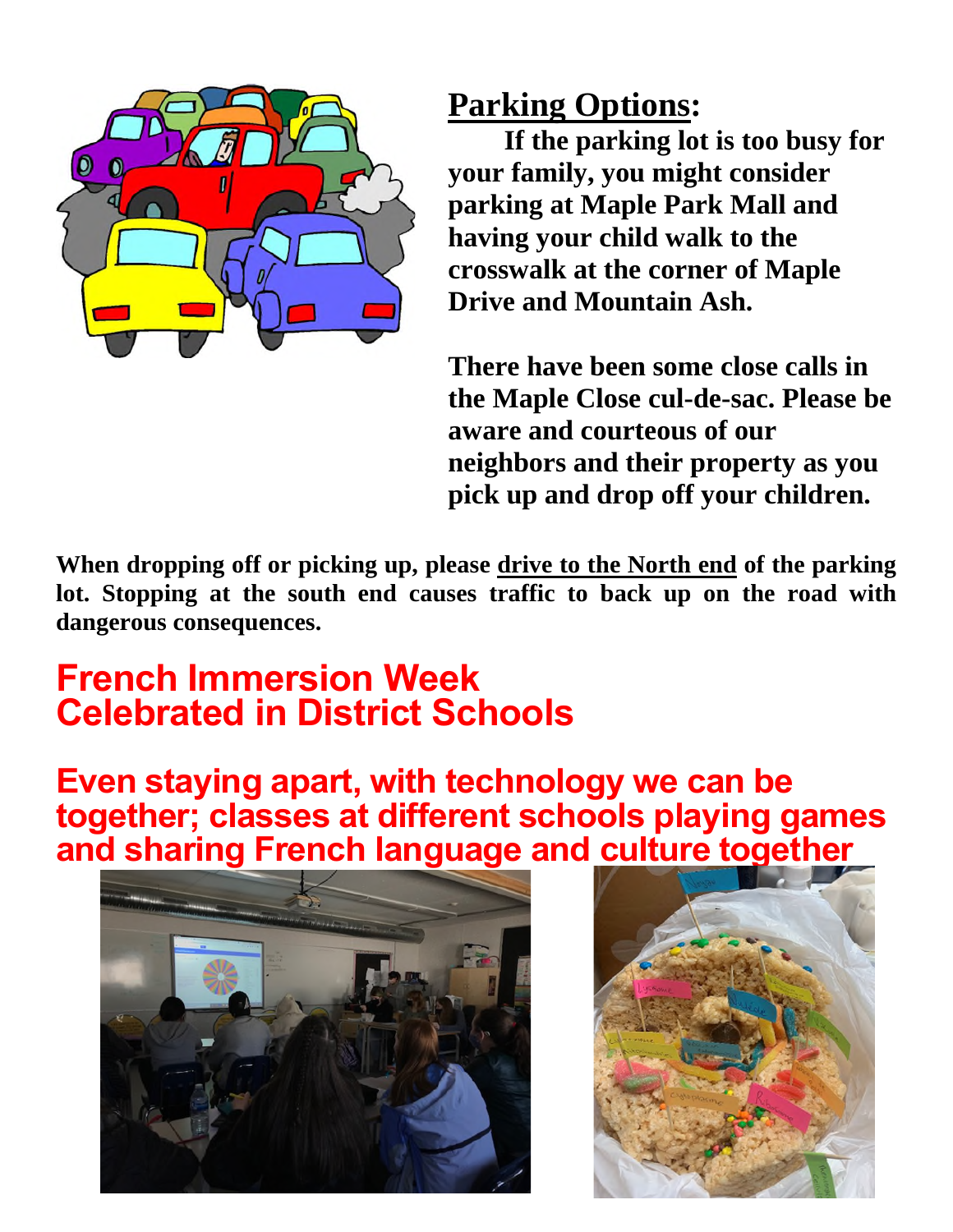### **Lunch plan- Weekly Time Swap: \*for greater spacing and reduced numbers**

### **Grade 8 Lunch April 19 – 22**

| In Café (eat/visit)                     |                 | <b>Outside Time</b> |                            |
|-----------------------------------------|-----------------|---------------------|----------------------------|
| $10:47 - 11:07$ 20 min                  |                 |                     | 20 min PODs $3+4$          |
|                                         |                 |                     |                            |
| <b>PODs</b> $1 + 2$ (separate sections) |                 |                     |                            |
| -order and eat sit and visit            |                 |                     |                            |
| $11:07 - 11:10$                         | $Transition +$  |                     |                            |
|                                         | <b>Sanitize</b> |                     |                            |
| $11:10 - 11:30$ 20 min                  |                 |                     | 20 min $\angle$ PODs 1 + 2 |
| <b>PODs</b> $3 + 4$ (separate sections) |                 |                     |                            |
| -order and eat sit and visit            |                 |                     |                            |

# **11:30 - 11:40 Transition Time – sanitize between grades**

### **Grade 9 Lunch April 19 – 22**

| In Café (eat/visit)                                                              |                                   | <b>Outside Time</b>                               |
|----------------------------------------------------------------------------------|-----------------------------------|---------------------------------------------------|
| $11:40 - 12:00 20$ min                                                           |                                   | 20 min House 2<br>(cohorts 3 and 4)               |
| <b>House 1</b> – (cohorts 1 and<br>2) (separate sections)                        |                                   |                                                   |
| -order and eat sit and visit                                                     |                                   |                                                   |
| $12:00-12:03$                                                                    | $Transition +$<br><b>Sanitize</b> |                                                   |
| $12:03 - 12:23$ 20 min                                                           |                                   | $20 \text{ min}$ House $1 -$<br>(cohorts 1 and 2) |
| House 2 (cohorts 3 and 4)<br>(separate sections)<br>-order and eat sit and visit |                                   |                                                   |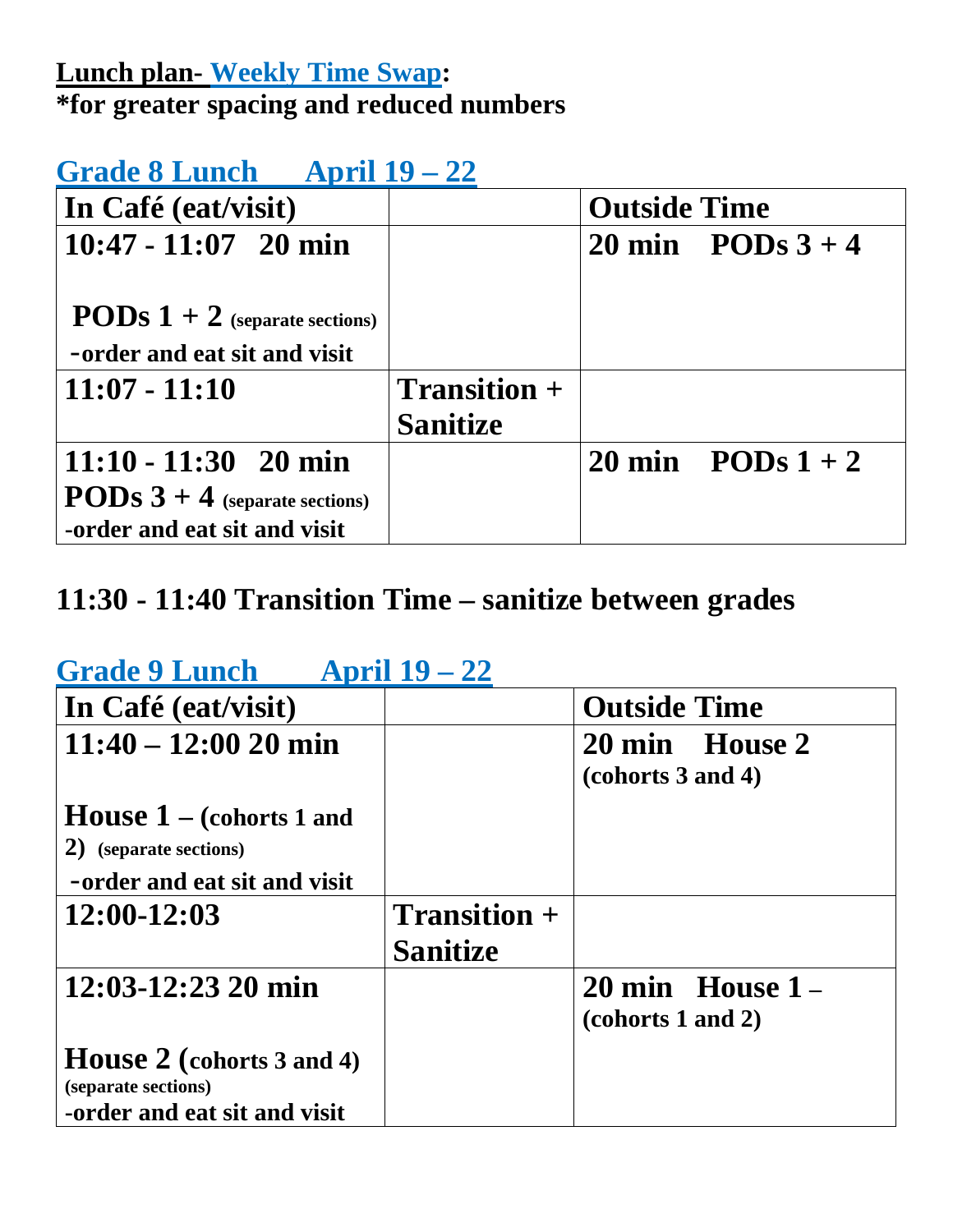# **Upcoming Dates**

**April 23 –Pro-D Day** (no school for students; teachers learning) April 30 Grade 9 Third Term Reports go out May 21 - NI Day (no school for students; teachers at work) May 24 - Victoria Day (May Long Weekend) June 7 – NI Day (no school for students; teachers at work) June 23 – Last day for students and support staff

# **DEAR 2021: DROP EVERYTHING AND READ**

**Tuesday, April 12 at 10:25, classes at QJS had the opportunity to Drop Everything and Read. Literacy is a critical skill. At QJS staff take opportunities to celebrate books and give students opportunities to read.** 

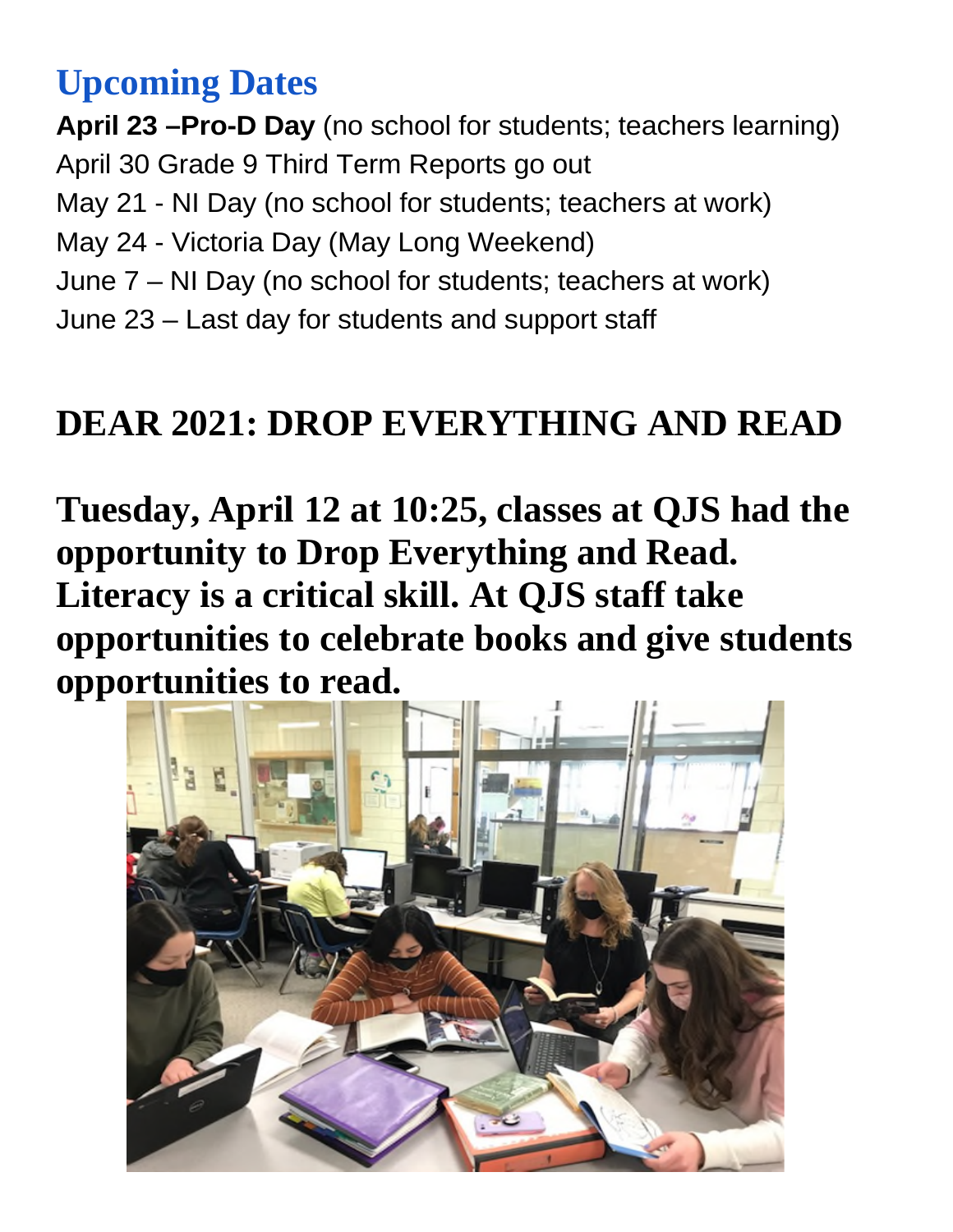

# **NEW: IN THE PARENT'S CORNER Information for Parents**



SAFER<br>SCHOOLS<br>TOGETHER

# **Mental Health and Wellness Sessions for Educators, Parents and Students**

We are pleased to let you know that the Ministry of Education has announced new **Mental Health and Wellness Sessions for Educators, Parents and Students, which include the following topics:** 

### **Parent Sessions:**

Mental Wellness Substance Use **Student Sessions:** Stress & Anxiety \*As well, four Social Media Awareness Sessions for Students in grades 8-12.

For more information and to register and links to all trainings check out the erase website at: <http://www.bced.gov.bc.ca/erase/documents/erase-training-schedule.pdf>

# **Staying Active Helps Us Stay Well**

This you tube link:<https://www.youtube.com/channel/UCYIQySv3v93Q3zRpD7TmQ9Q>is a great way to keep in shape and developed by ISPARC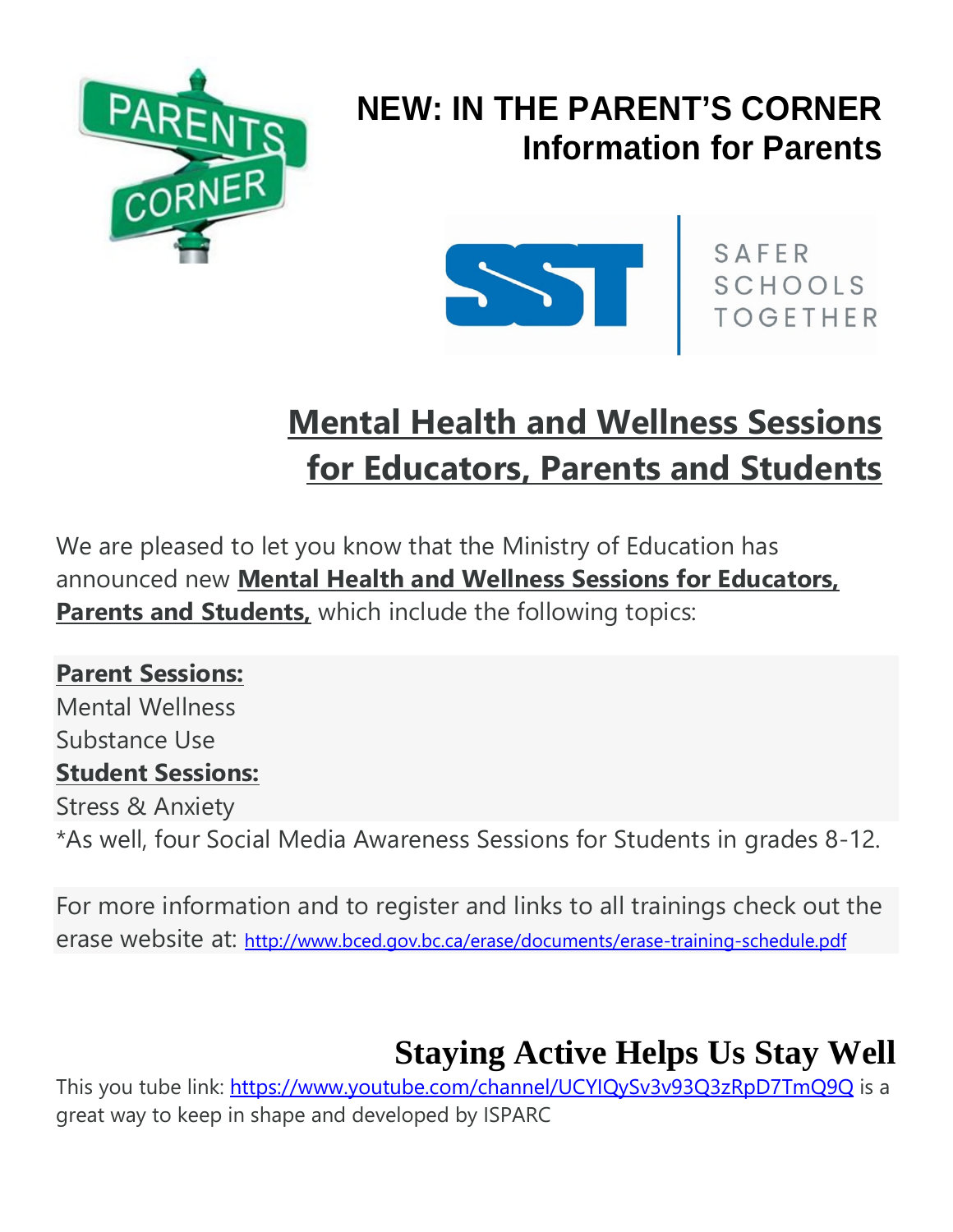

**Be Internet Awesome: Helping kids be safe, confident explorers of the online world. [https://beinternetawesome.withgoogle.com/en\\_us/](https://beinternetawesome.withgoogle.com/en_us/)** 

# **Categories of Supports**

Communicate Responsibly: Good (and bad) news travels fast online, and without some forethought, kids can find themselves in tricky situations that have lasting consequences. The solve? Learning how to share with those they know and those, they do not.

Do not Fall for Fake: It is important to help kids become aware that people and situations online are not always as they seem. Discerning between what is real and what's fake is a very real lesson in online safety.

Secure Your Secrets: Personal privacy and security are just as important online as they are offline. Safeguarding valuable information helps kids avoid damaging their devices, reputations, and relationships.

It is Cool to Be Kind: The Internet is a powerful amplifier that can be used to spread positivity or negativity. Kids can take the high road by applying the concept of "treat others as you would like to be treated" to their actions online, creating positive impact for others and disempowering bullying behavior.

When in Doubt, Talk It Out: One lesson that applies to any and all encounters of the digital kind: When kids come across something questionable, they should feel comfortable talking to a trusted adult. Adults can support this behavior by fostering open communication at home and in the classroom.

**\*\*If you have concerns or would like support for your child please contact one of our counselors:** 

**[Peterjespersen@sd28.bc.ca](mailto:Peterjespersen@sd28.bc.ca)**

**[Jenniferstevenson@sd28.bc.ca](mailto:Jenniferstevenson@sd28.bc.ca)**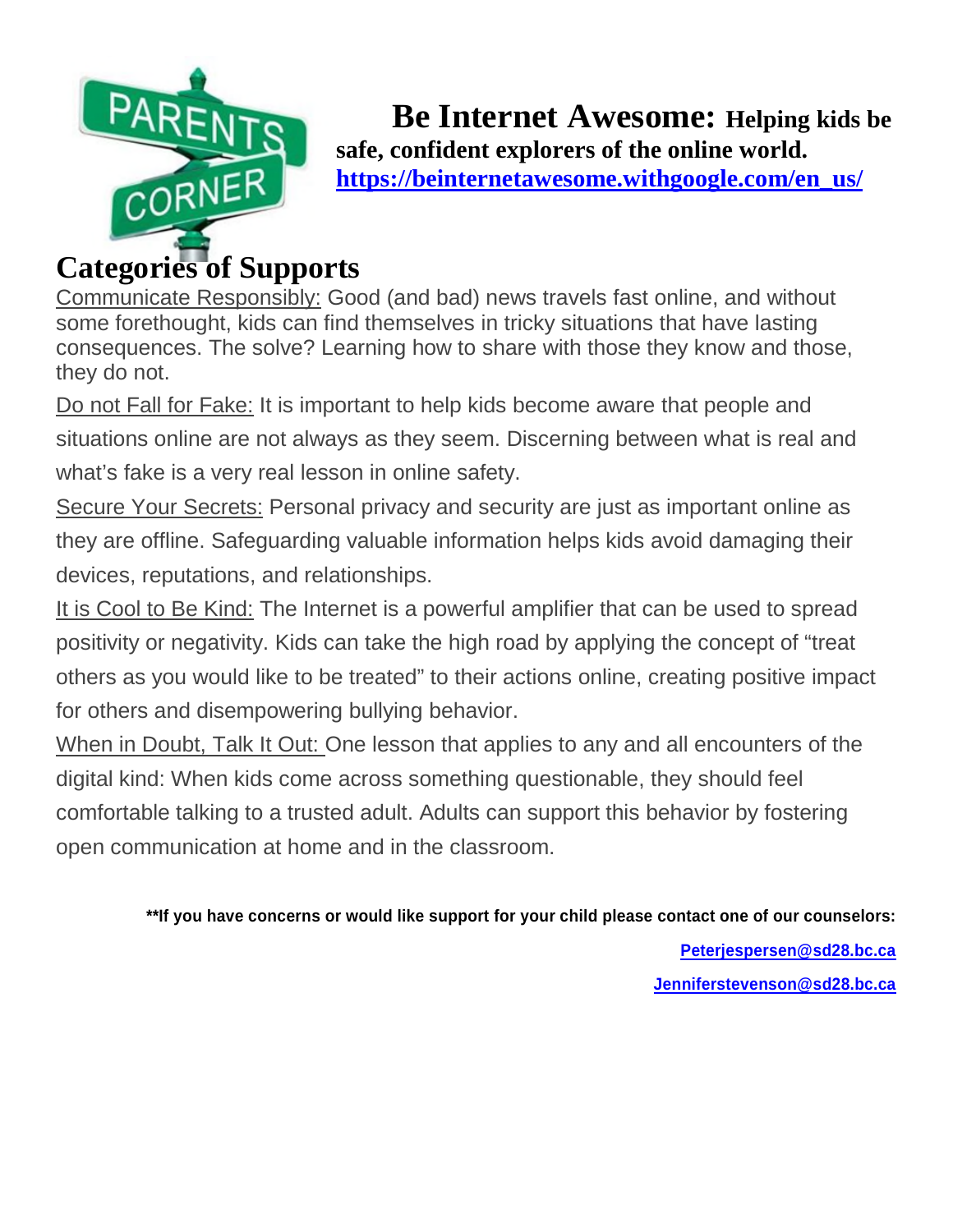#### **MARCH 4, 2021**

# **Sleep Hygiene**

**Social Emotional Tips for Wellbeing** 



#### **Why Sleep** Matters...

#### Sleep researcher Christopher Barnes latest research finds:

Leaders (adults) who practice healthy sleep habits positively influence the people around them. Calm and focussed leaders develop a team (family) with a healthy mindset. Well rested people tend to behave more ethically, empathetically and efficiently.

### **Sleep Hygiene?**

Sleep hygiene is all the buzz...but what it really means is:

Healthy habits throughout the day combined with a healthy bedtime routine can set us up for overall quality of life!

When our body and brain are given enough quality sleep, we are more focussed, memory is improved, we feel a greater sense of calm and are more engaged during waking hours.

Quality sleep means our stress response in the body is less reactive and helps us problem solve whatever the day throws at us.



Reasonable Expectations These hours are not always going to happenITry to support as much quality sleep as possible and when a loved one has underslept they may be irritable and that is okay. Encouragement and compassion go far here.

Daytime Routines to **Help Sleep** 



Light daily physical activity, regular wake up time, talk about or write down worries. daily sunlight exposure, light snack before bed & reduced screen time can all help you sleep better

#### **BEDROOM**

A comfortable sleep environment is essential: temperature, bedding, darkness & quiet

#### **BREATHING**

Deep, slow, calming breaths into the bottom of your lungs tells your body and brain that you are safe



#### **BEDTIME ROUTINE**

Not just for babies! Consistent use of what helps you calm down will help you stay qaelas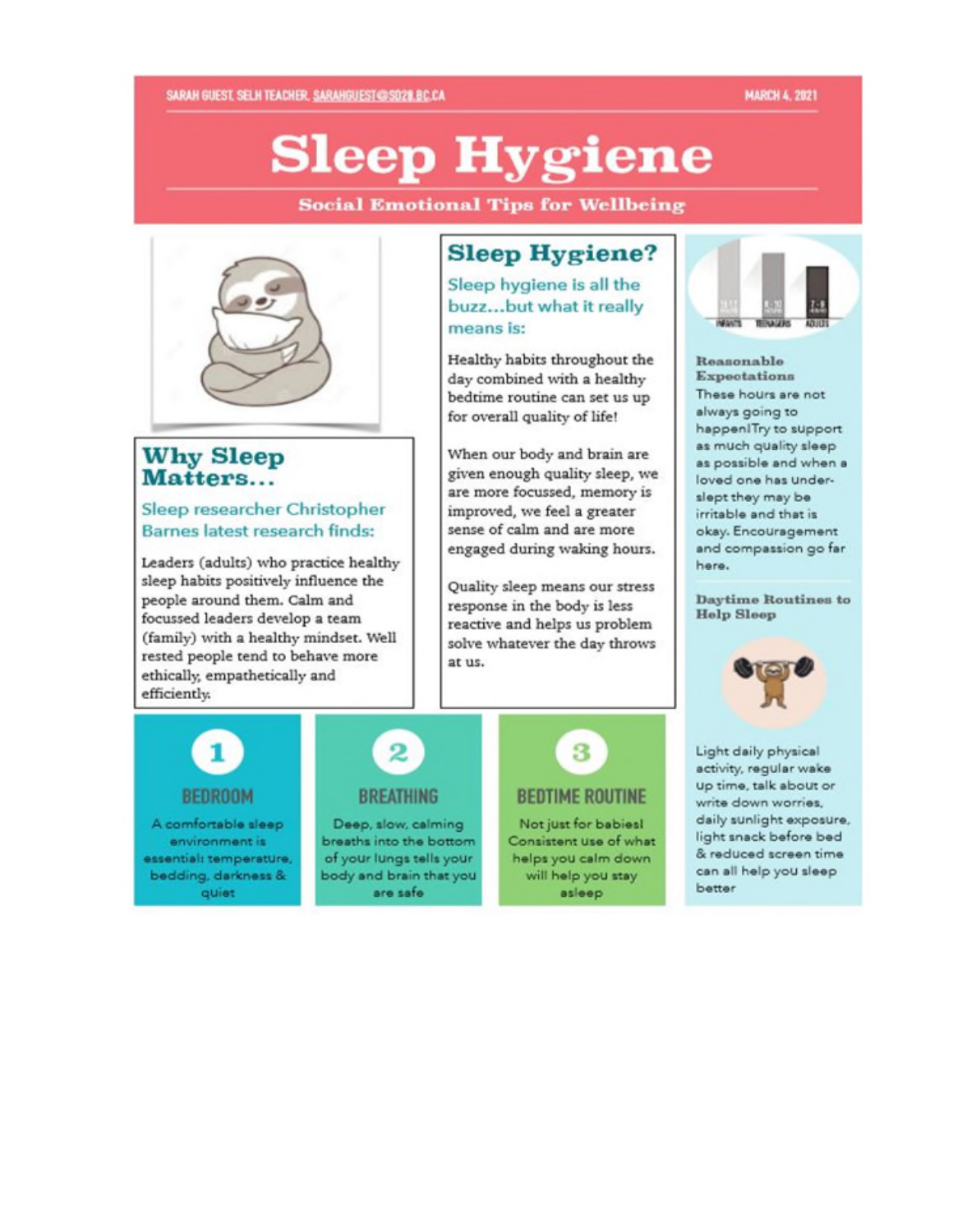# **A Sleep Menu**

### for restful nights and productive days



#### Lark or Night Owl?

The circadian rhythm is the natural sleep-wake cycle that repeats every 24 hours. When properly aligned this rhythm promotes consistent and restorative sleep.

But is your circadian rhythm like a lark or owl? Would you prefer to watch the sunrise or count the stars late into the night? We are likely to lean towards one or the other, but since much of our world is set up for Larks, this can make it difficult for Owls. If you want to learn how to adjust to a better morning routine check out this website: https://cet.org/how-to-adjust-your-chronotype-theextent-to-which-you-are-an-owl-or-a-lark/

#### **Music**

Soft music sleep sounds or Earth tone resonant sounds are a great way to ground our energy and move our brain into alpha waves (deep calm).

#### **Deep Breathing**

Sometimes we take breath for granted. Preparing for sleep is a great opportunity to breathe deeply into the bottom of the lungs (where best oxygen transfer happens). Slow, deep inhale for 4 and even slower exhale for 6, signals relaxation in the brain.

#### **Tense and Release**

This type of body scan can be helpful to notice where tension may be in our body and mind. Starting at the head or toes work your way down (or up) with each breath. Inhale and flex your toes, exhale and relax them...inhale and flex your quads...hands...shoulders...face...and release each exhale and all the built-up tension from your day.

The Trifecta: Use all three for those super tough days

#### **Calm the Alarm Centre**

The amygdala is a very small but powerful area of the brain. When it senses harm or distress we may go into fight, flight or freeze. When our alarm system is going off its pretty hard to rest. Tapping is one way to quickly and effectively send a calm signal to the brain so our alarm turns off. Check out this free app: The Tapping Solution or try a video on YouTube

#### Stressed? Overwhelmed? Frustrated? Disappointed?

When we simply admit how we feel to a person of trust, in our mind or written down in a journal, it allows the nervous system space to settle. When we are settled, we feel safe; safe enough to

#### Visualization

Why not take a (mind) vacation? The mind is a powerful tool, so THINK of a favourite place and go there for some well deserved R & R